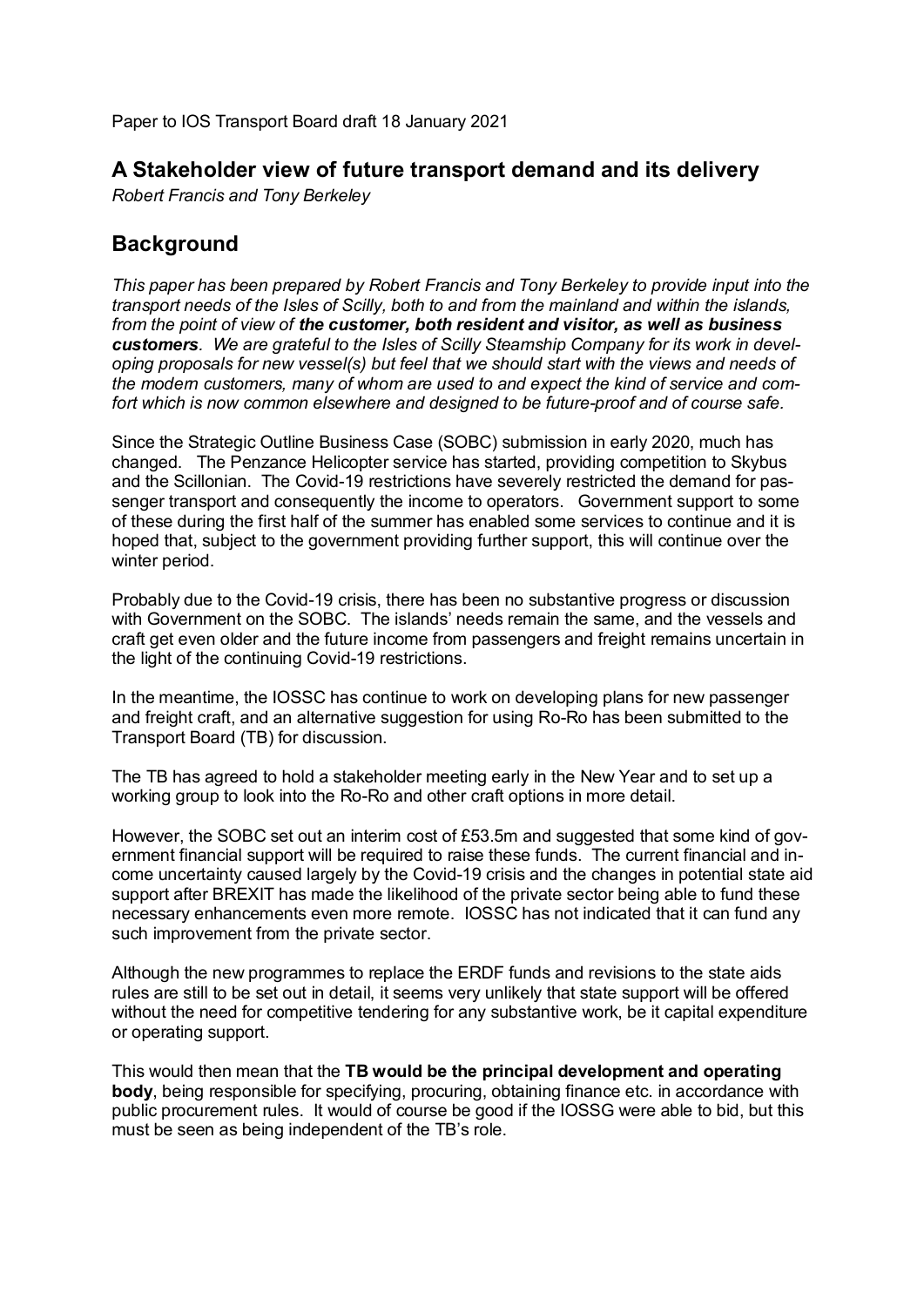As a start, we thought it would be useful for the TB to review the various studies, submissions and ideas over the years, including from the 2011 Route Partnership work, to seek agreement on the demand for service improvements and the related replacement and upgraded vessels, craft and structures. We have tried to bring these conclusions together overleaf.

We confine our analysis to seaborne traffic since there is now competition on the air services. We cover passengers and freight, both to and from the mainland and inter-island. Given the current financial situation in the UK, we believe that any solution should be based on the lowest possible costs, always subject to safety and resilience.

*Robert Francis and Tony Berkeley have discussed options with the St Mary's harbourmaster, a fuel supplier, an independent carrier and a retired skipper of the inter-island freight vessel. We are grateful for the comments and information provided by Bill Davidson.*

*These are our joint conclusions and recommendations to the TB to take forward for further consultations but with a more limited scope.* 

# **What services do stakeholders want?**

**Passenger demand and comment (**Sea services only)

## *To/from mainland*

Passenger numbers: daily peak 1,000<sup>1</sup>, winter 150 per week

Service frequency – 2 round trips/day (occasionally 3 at peak demand days and once on Sundays), winter 3 times/week

Journey time – prefer shortest but recognising speed/resilience issues, go for 2 hr journey. Passenger fares – average single around  $£50<sup>2</sup>$ 

Concern about passenger facilities at Penzance and, at both ends, speed of loading/unloading and facilities for those with mobility difficulties.

## *Inter-island services:*

Passengers – as at present

Passenger luggage – concern about safe movement of heavy luggage around the steps to access the off-island passenger boats at St Mary's. Safety concerns about the human chains moving passenger luggage to and from the inter-island services.

## **Freight demand and comment (**Sea services only)

## *To/from mainland*

General cargo 150 tonnes daily, or 14,000 tonnes per annum. Fuels and dangerous goods – as at present. Service frequency – summer: 1 per day minimum, urgent cargoes more frequently if ship is operating. Winter 3 per week minimum. Safety concerns about use of cranes Charges – too high.

<sup>1</sup> Route Partnership and FRIST 2018 paper

<sup>2</sup> FRIST 2018 paper and Bill Davidson: Isles of Scilly Ferry Services: Cash impact assessment for a 'SC4' based service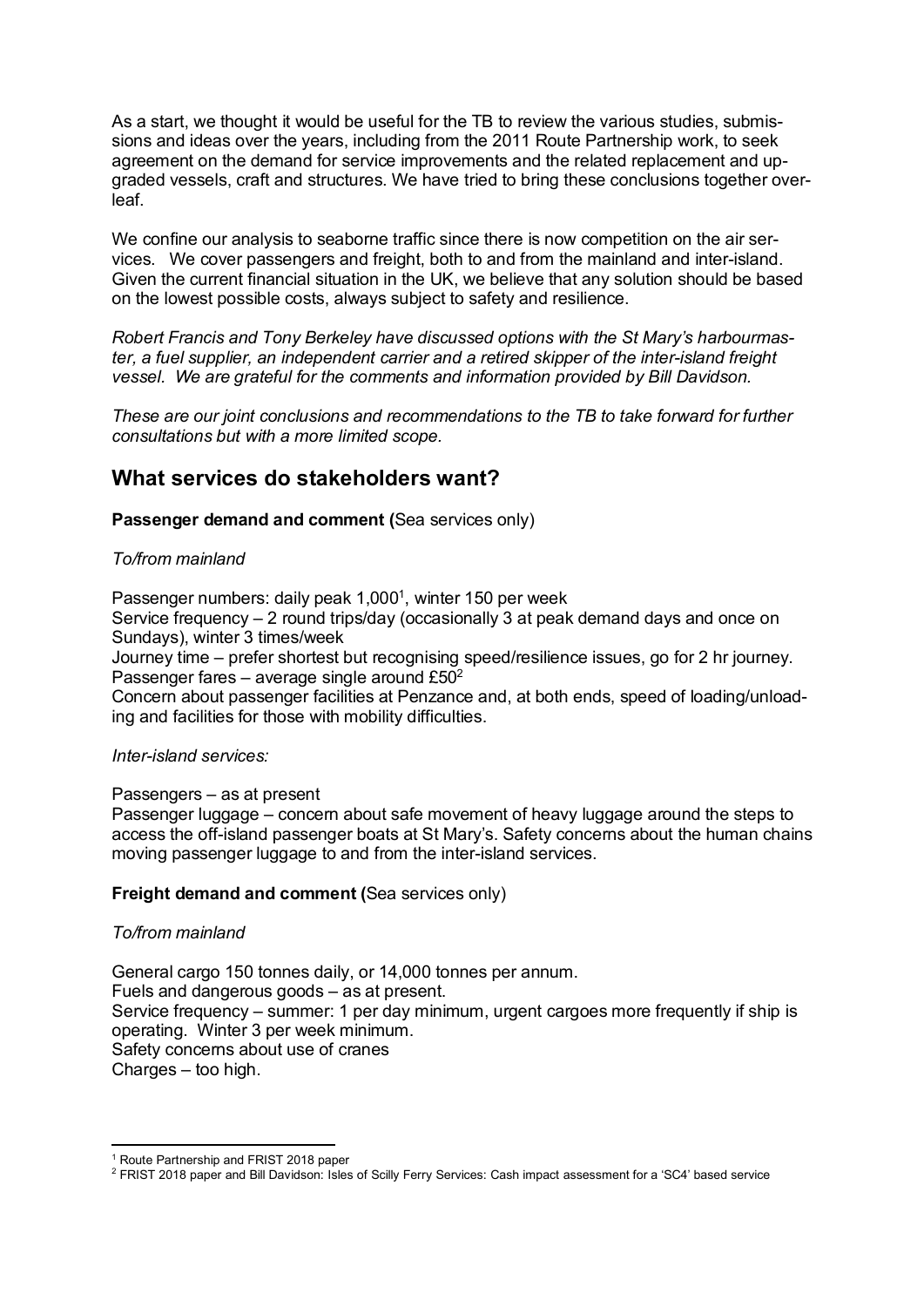*Inter-island services:*

Needs increased capacity Safety concerns about use of cranes

## **Delivering the above at the lowest costs:**

For mainland service, from previous studies, it is evident that one ship for passenger and freight operating all year round is the cheapest solution. With one ship, ability to find a replacement at short notice important.

Discussing each element of the delivery needs separately:

#### **Ro-Ro, Lo-Lo or both systems**

See papers from IOSSG and Bill Davidson. We suggest both options should be considered and that, for reasons of timing etc., vessels that can do both (i.e., Ro-Ro & Lo-Lo) might be preferred. MV Loch Nevis has a crane to allow for use as Lo-Lo – if necessary. This mode was used for some time until the shore infrastructure at the Small Isles was finally in place.

#### **Freight movement**

Consolidation centre for all freight (except dangerous goods, fuels and passenger luggage) at Long Rock, for reception and loading into boxes – generally 8ft containers. Max load 5 tonnes.

Passenger luggage – encourage passengers to take more luggage themselves on the ships, but heavier items to be loaded into similar boxes at PZ, St M and off islands or at customer premises (e.g., campsites) – see below.

All boxes to be lifted or moved on trailers or skids for delivery to St Mary's addresses and on to inter-island ship to off-islands.

Fuels should be carried either in tanks built into the vessel PZ to St M using existing transfer facilities or carried in containers as widely used in the offshore industry. Dangerous and other similar good requiring open air transport should continue to have such a facility on the ship and inter-island boats.

#### **Passenger movement**

Faster loading and unloading, including allowing passengers to carry or drag luggage. More shelter whilst waiting or moving around on the quays. Improved facilities for passengers with mobility difficulties.

Heavy or large passenger luggage to be moved in a manner which is safe for staff and volunteers who currently are involved in this. Such luggage should be carried in boxes between PZ and final destinations. These boxes should be capable of being moved by crane, skids, tractor/trailers in a safe manner. Look at Northlink and Calmac solutions.

## **PZ-ST M vessel**

Passenger numbers – to meet demand as above Passenger facilities – appropriate for a 2-hour journey.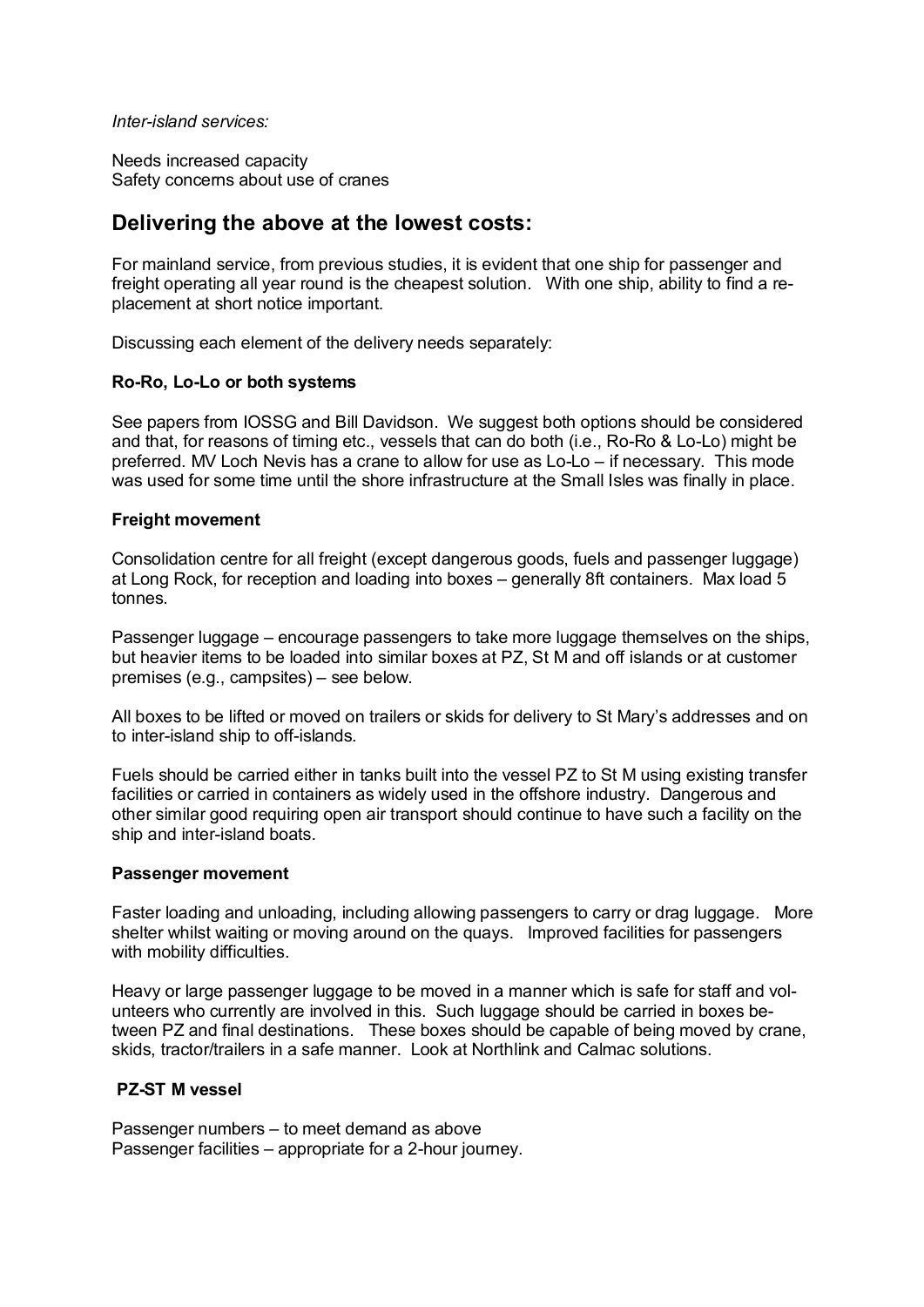Passenger luggage – provide luggage trollies for passengers to load and unload themselves, with trolleys hauled by airport style tugs. or luggage trailed or carried themselves.

Passenger luggage on ship – allow for suitable and safe luggage storage for more luggage than at present.

Passenger loading and unloading – by wider gangway and/or walking up/down link spans. However, safety concerns about passengers and vehicles on link span at the same time.

Freight – carried mainly in boxes. Part of freight deck(s) open to carry dangerous and other goods. Boxes slid into place under other decks as necessary by skids.

Ship-mounted crane to move boxes where these cannot be moved on wheels.

Crane capacity; noting HSE/MCA concerns about safety of small cranes.

Fuels connection as at present by pipeline or offshore-type containers.

Ramps – bow/stern/side loading for vehicles. Bow/Stern needs ramp/pontoon/link span. Side loading will need internal ramps to cope with tidal range, but this is done in the Azores to avoid the need for a pontoon and long link span.

Max size and weight of vehicles using ramps – for 5 tonne boxes.

Preferred option also depends on seaworthy and passenger comfort considerations.

Vessel dimensions LOA max 80m. Draft similar to Scillonian III; can we avoid taking the bottom?

Vessel turnround times – dependent on Ro-Ro or not, unloading location etc. and whether freight is loaded and offloaded at the same time or only once a day.

Operating restrictions – weather/swell etc and passenger comfort – significant wave height 5m max? Will the modern passenger accept rougher seas?

Propulsion. Investigate alternative fuels including battery, hydrogen etc.

## **Inter-island freight**

New ship: capacity required 4 boxes minimum, needing at least an extra 1m deck width and 2m length compared to existing boat, but wheelhouse space could be reduced. Side loading ramp needed as existing boat.

Crane capacity on boat, capable of lifting a 5-tonne load from ship to quay. The present one

is very inefficient. Note that the crane may be limited to a lower lifting limit for safety reasons.

Landing craft may not be suitable for St Agnes and St Martin due to greater swells which could prevent the boat from docking at certain times.

## **Harbour facilities – Penzance**

Option 1 is to continue to use the existing berth with improvements to shelter and luggage arrangements as may be possible for the passenger experience. Ro-Ro would need side loading here, as there is not enough space for a link span and pontoon. This means Internal ramps for vehicles with several doors at different heights would be needed to cope with the tidal range. Such a design has been done for a ferry in the Azores.

Option 2 – Albert Pier. To achieve regular timetabled sailings, dredging would be necessary. Berth either against the west side of the pier or, if there are concerns about the stability of the pier, further out against dolphins a few metres from the pier. Berth with bow or stern ramp against a pontoon with a link span to the pier and/or side loading to the pier direct. Alternatively, bow or stern ramp onto concrete slip. Existing slip might work, or another slip built further south to reduce the amount of dredging needed.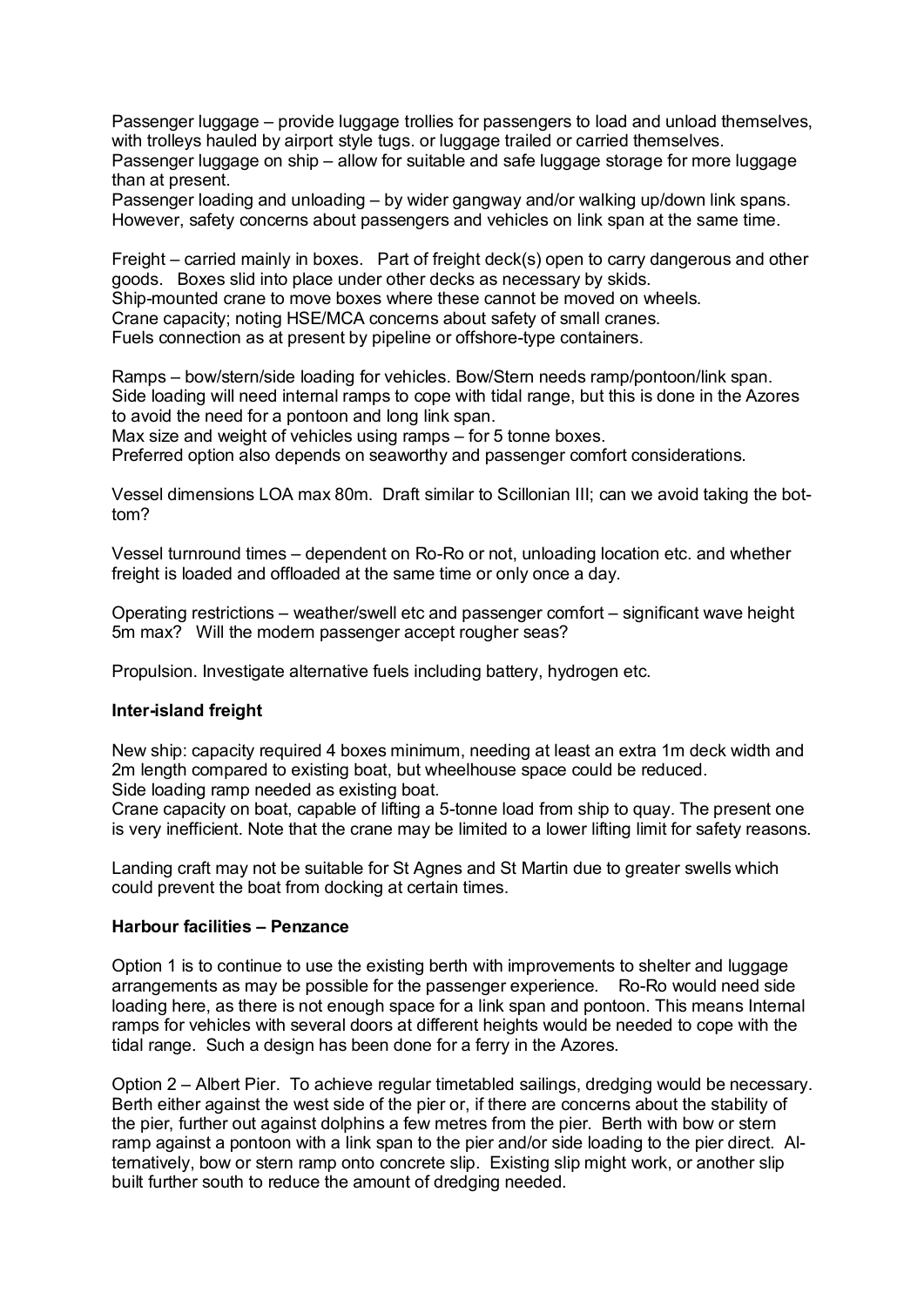Passengers load and unload up ramp or separate gangway to the pier. Covered walkway to the root of the pier to a small terminal building for waiting and loading/collecting heavy luggage to/from boxes, adjacent to large car park and bus and train station.

#### **Harbour facilities – St Mary's**

Ship berths at current location.

Option 1. A Ro-Ro side loading option onto the quay – see option for PZ. There is then the option to carry on as at present but using cranes to load/unload boxes to the off-island freight boat.

Passenger loading and unloading to the off-island passenger boats would either have to continue as at present up and down the steep and uneven steps, or by a smaller pontoon and link span for passengers only.

Option 2. With bow or stern loading, a pontoon for vehicles and pedestrians would be located opposite the ferry check-in office where the quayside changes direction.

Ship's ramp drops onto pontoon, for passengers and freight. Link span to pontoon from south end of quay building where taxis turn. An alternative for passengers could be a gangway from the ship to the quay. The MCA prefers passengers and freight to load and unload separately.

Off island boats and inter-island freight boats moor to the side of the pontoon, so that off island passengers could walk directly from the PZ ship onto the off-island boat. They only carry hand luggage as heavy luggage has been loaded into boxes for onward delivery to offisland destination.

Fuelling point also located on the pontoon for use at other times, connected by flexible hoses to existing system.

Freight in boxes driven up link span to St Mary's destinations.

An alternative or additional freight unloading point for the Ro-Ro vessel would be by a concrete ramp and dolphins and/or pontoon and walkway at Porthloo just north of the lifeboat slip. A lifeboat berth could be created here as well. This would reduce the need for freight to be transported through St Mary's town. It would involve a separate move for the ship which might only be needed once a day for freight.

#### **Harbour facilities – off islands**

Facilities for loading and unloading freight in the boxes may need further work, particularly in the use of a crane on the boat or side loading.

## **Conclusion**

With new craft, customers will expect service qualities and safety considerations comparable to the best similar services in the UK and elsewhere.

Options for Ro-Ro, Lo-Lo and mixed-use ships to be taken forward, along with necessary changes to port facilities and to the inter-island freight boat. Given the different timings for